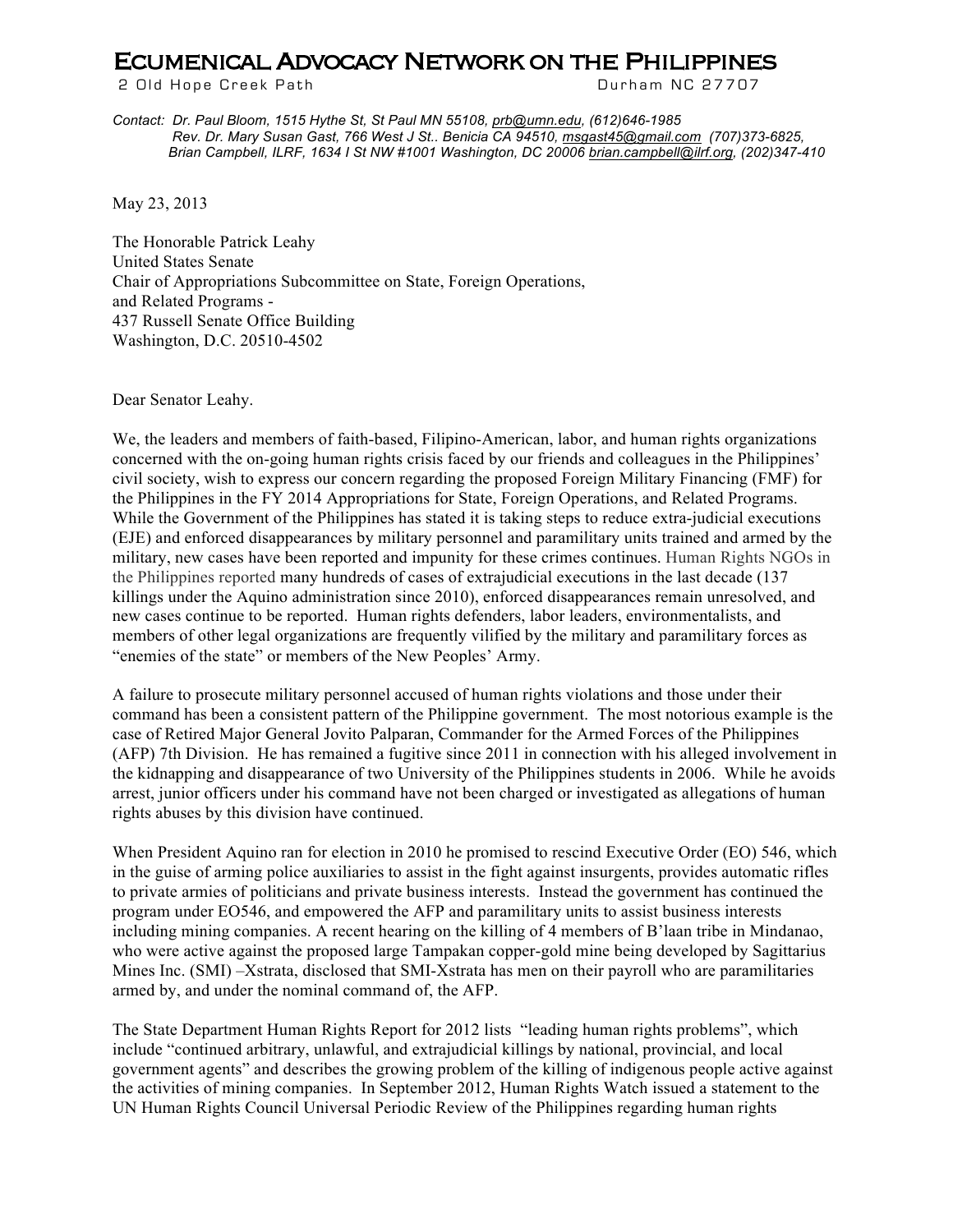violations of indigenous peoples, who are being targeted by paramilitary units under the command of the Philippine military. In part they said:

"Indigenous communities frequently bear the brunt of human rights abuses in the Philippines because they often live in conflict areas between the NPA and the government and where extractive industries such as mining are fought over. Although abuses targeting tribal Filipinos have been reported for decades, there has been a noticeable increase in the past year of attacks directed at them or their supporters. Almost no perpetrators have been convicted. Impunity persists in part due to inadequate criminal investigations and witness protection schemes, a lack of political will to ensure effective prosecutions, and lengthy delays in court proceedings."

The AFP and paramilitary forces carry US made arms. We wonder how many of the arms used in committing human rights abuses were supplied under US aid programs, like FMF.

In the six years since the military sanctions were put in place by the Congress, we've seen continued widespread abuses by the military and the utter failure of civilian authorities to successfully prosecute military officials like Palparan and those who worked under him. Therefore, the time has come for the US Government to take stronger, more serious action than the tiny amount of sanctions currently already contained in our laws and we call on Congress to ensure that all of our FMF funding is subject to robust implementation of the conditions provided for in the statute as a necessary precaution to prevent the US from being complicit, either directly or indirectly, in the on-going human rights crisis that impacts Filipino families, both in the US and the Philippines. Therefore, FMF funds may not be obligated unless the Secretary of State reports in writing to the Appropriations Committee that:

- The Government of the Philippines is taking effective steps to prosecute those responsible for EJEs and enforced disappearances and strengthen government institutions working to eliminate EJEs and enforced disappearances;
- The Government of the Philippines is implementing a policy of promoting military personnel who demonstrate professionalism and respect for human rights, and is investigating, prosecuting, and punishing military personnel and others who have been credibly alleged to have violated such rights; and
- The Philippine military, and paramilitary groups under its control, are not engaging in acts of violence or intimidation against journalists or members of legal organizations and indigenous communities who advocate for human rights.

Furthermore, we call for beefed up enforcement of the Leahy Law to ensure that any Philippine military official who benefits from our International Military Education and Training (IMET) program did not serve directly under General Palparan or any other military officer credibly alleged to have committed human right violations.

Finally, we ask that Congress ensure that any military assistance provided through the IMET program prioritize first and foremost education on how to implement effective human rights accountability at all levels of the military".

Sincerely yours,

*The undersigned (see attached 7 pages). Organizational affiliations included for identification.*

cc Senator Dick Durbin Senator Barbara Boxer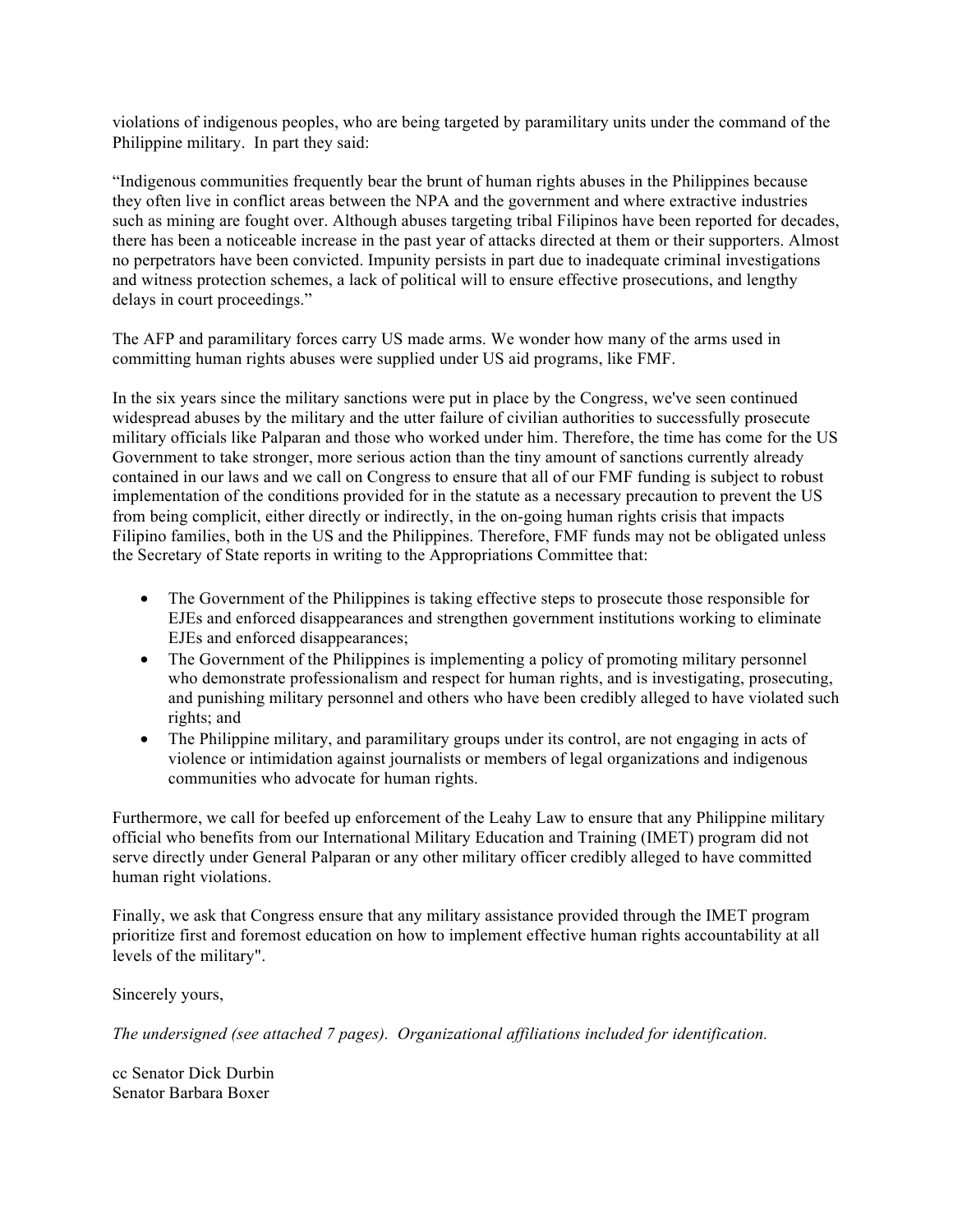James E. Winkler General Secretary General Board of Church and Society The United Methodist Church

Cathy Feingold, Director of International Affairs, AFL-CIO

Amy Woolam Echeverria Director Columban Center for Advocacy and Outreach Missionary Society of St. Columban Washington DC

Jean Ross, RN, Co-president National Nurses United

Rev. James Moos Executive Minister, Wider Church Ministries United Church of Christ Cleveland, Ohio

Rebecca C. Asedillo Executive Secretary, Asia Pacific General Board of Global Ministries The United Methodist Church New York, New York

Rev. Dr. Elizabeth S. Tapia Director of Mission Theology General Board of Global Ministries The United Methodist Church New York, New York

Bernadette Ellorin Chairperson, BAYAN-USA New York, New York

Rev. Michael Neuroth Policy Advocate for International Issues United Church of Christ, Justice and Witness Ministries Washington DC

Derek N. Duncan Associate for Global Advocacy and Education Global Ministries of the Christian Church (Disciples of Christ) and United Church of Christ Cleveland Ohio

Bishop Eliezer M. Pascua, Pastor Philippine American Ecumenical Church United Church of Christ Chicago, Illinois

Bishop Valentin Lorejo Jr. Philippine Independent church Diocese of Tampa (Eastern USA & Eastern Canada) Chicago, Illinois

The Rev. Primitivo C. Racimo Priest-in-Charge St. Margaret of Scotland Episcopal Church Chicago, Illinois

Sr. Elizabeth Pedernal, MSCS Provincial Counselor and Provincial Secretary Adviser - LSM Fatima Group Missionary Sisters of St. Charles Borromeo, Scalabrinians Melrose Park, Illinois

Bishop Robert Ilay Bishop, Diocese of Eastern USA and Eastern Canada, Philippine Independent Church Priest, Cathedral of Jesus of Nazareth, Philippine Independent Church Tampa, Florida

Melissa Roxas Filipino-American Survivor of Enforced Disappearance and Torture California

Rev. Dr. Bernard C. Bassig Senior Pastor Cosmopolitan United Church of Christ NTA / South Central Conference UCC and National Treasurer Pacific Islander Asian American Ministries, UCC

Thomas G. Kemper General Secretary General Board of Global Ministries The United Methodist Church New York, New York

Fr. Justino Estoque Jr. Holy Family Catholic Church Diocese of Houma-Thibodaux Dulac, Louisiana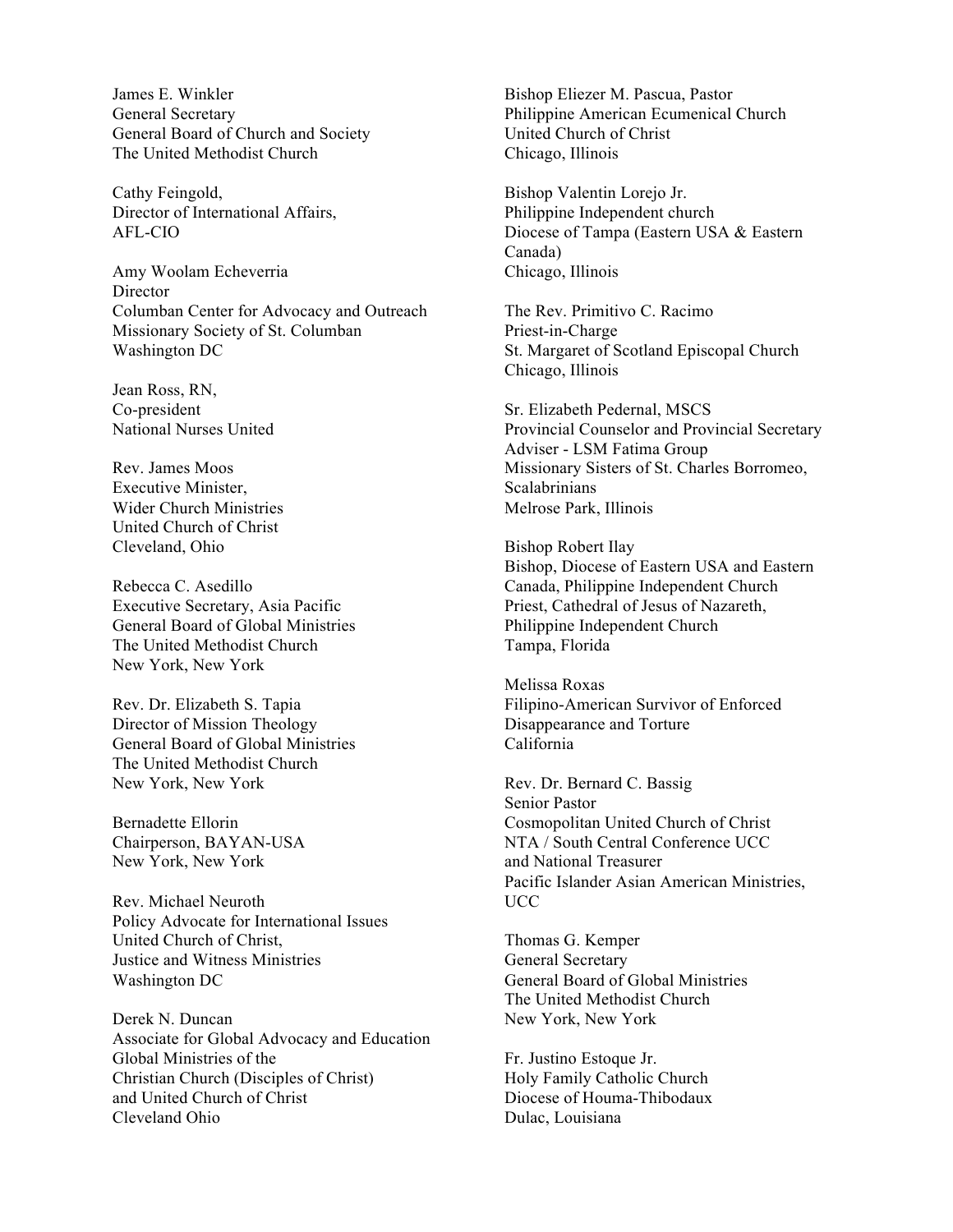Mark W. Harrison, Program Director General Board of Church and Society The United Methodist Church Washington DC

Rev. Michael Yoshii Buena Vista United Methodist Church United Methodist Church California-Nevada Annual Conference Co-Chair Philippine Task Force Alameda, California

Sr. Elizabeth Pedernal, MSCS Provincial Counselor and Provincial Secretary Adviser - LSM Fatima Group Missionary Sisters of St. Charles Borromeo, **Scalabrinians** Melrose Park, Illinois

Rev. Roger N. Pohl Philippine Partnership Committee Michigan Conference United Church of Christ Ypsilanti, Michigan

Rev. Jeanelle Ablola' United Methodist Church California-Nevada Annual Conference Co-Chair Philippine Task Force Alameda, California

Karen Kulm, Chair Justice & Witness Ministry Team Central Pacific Conference United Church of Christ Portland Oregon

Rev Sam Dado, Associate Pastor Philippine American Ecumenical Church United Church of Christ Chicago, Illinois

Rev. Maxwell Codillo, Mont Clare United Church of Christ Chicago, Illinois

Rev. Larry S. Emery Metlakatla Presbyterian Church Metlakatla, Alaska

Fr. Justino Estoque Jr. Holy Family Catholic Church Diocese of Houma-Thibodaux Dulac, Louisiana

The Rev. Primitivo C. Racimo Priest-in-Charge St. Margaret of Scotland Episcopal Church Chicago, Illinois

Ms. Laddie Perez-Galang, Chairperson Western Jurisdiction Inter-Ethnic Coordinating **Committee** Western Jurisdiction Asian American Coordinating Committee Berkeley, California

Rev. Richard and Eunice Poethig Presbyterian ministers (retired) Presbytery of Chicago. Chicago, Illinois

Valerie Francisco, PhD National Chairperson, GABRIELA-USA San Francisco, California

Rev. Dr. Israel Alvaran Vice Chair National Ecumenical Forum for Filipino Concerns San Francisco, California

Rev. Charles Buck Conference Minister Hawaii Conference United Church of Christ Honolulu, Hawaii

Terrence Valen President National Alliance for Filipino Concerns San Francisco, California

Rev. Susan Conrad Minister, Unitarian Universalist Minister and Hospital Chaplain Oakland, California

Rev. Dr. Eleazar S. Fernandez Professor of Theology United Theological Seminary of the Twin Cities New Brighton, Minnesota

Rev. Angelito and Emma Samson Resurrection United Methodist Church Chesapeake, Virginia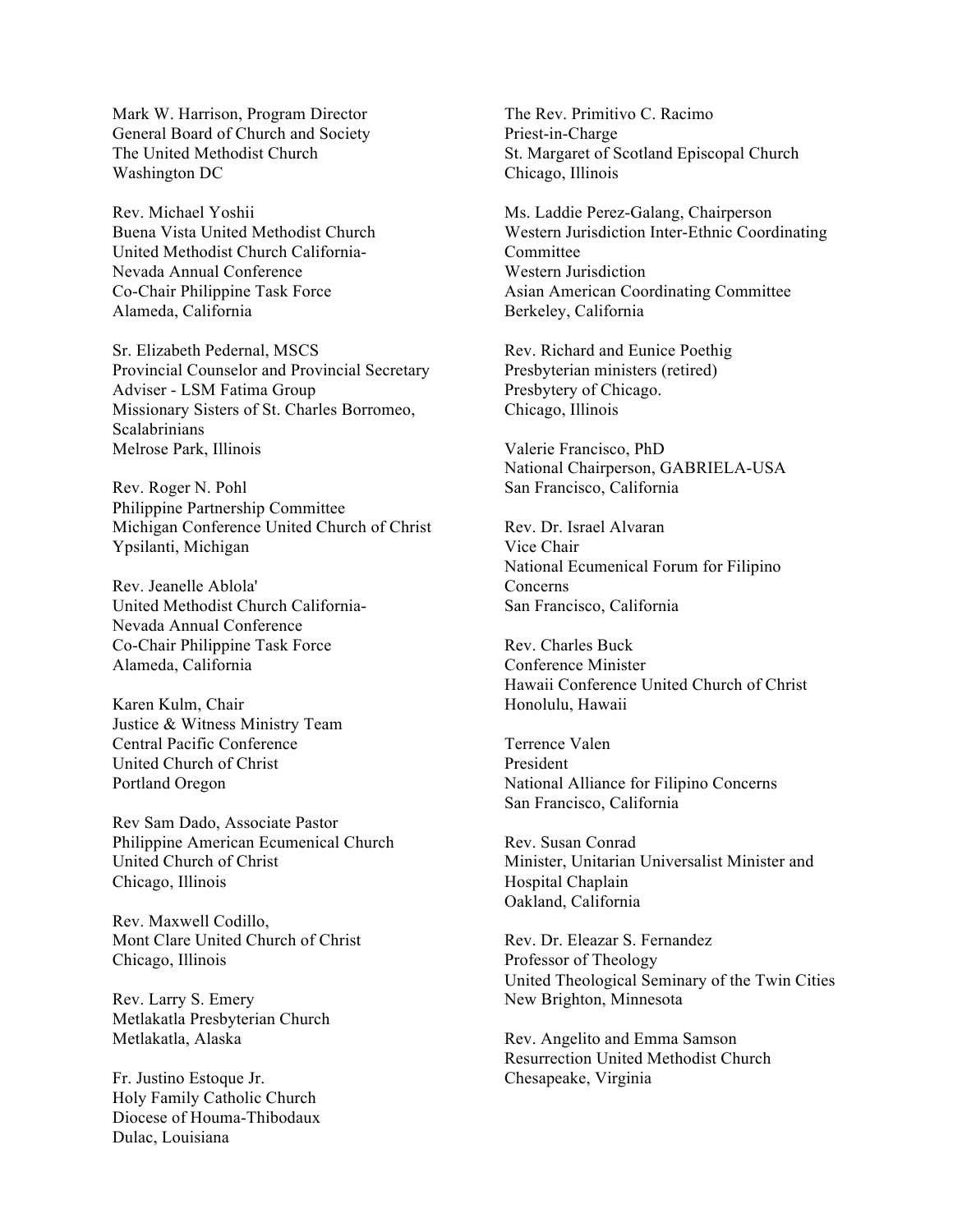Rev. Ruth Cortez Minister, United Methodist Church (retired) Hayward, California

Rev. Judy Jahnke Retired United Church of Christ pastor Ann Arbor, Michigan

Rev. Glen N. Herrington-Hall Director of Admissions United Theological Seminary of the Twin Cities Global Partnership Team Minnesota Conference of the UCC St. Paul, Minnesota

Elsa Batica, Co-Chair Filipino American Women's Network-Minnesota Minneapolis, Minnesota

Valerie Francisco, PhD National Chairperson, GABRIELA-USA San Francisco, California

Paul R. Bloom, Ph.D. Co-Chair, Human Rights Committee Philippine Study Group of Minnesota St. Paul, Minnesota

Ligaya McGovern, Ph.D. Professor Indiana University Kokomo, Indiana

Meg Layese Coordinator Philippine Study Group of Minnesota St. Paul, Minnesota

Rev. Kathryn Nelson Pastor of Peace United Church of Christ, Duluth, MN

Eppie F. Encabo Immediate Past Moderator of National PAAM UCC (Pacific Islander and Asian American Ministries of the United Church of Christ) South San Francisco, California

George Baladjay, Moderator Elk Grove Congregational Church Elk Grove, California

Rev. Dr. Mary Susan Gast Chair, Northern California Chapter National Ecumenical Forum for Filipino Concerns Benicia, California

Rev. Dr. Israel Alvaran Vice Chair National Ecumenical Forum for Filipino Concerns San Francisco, California

Kira Rabut Azzam Secretary National Ecumenical Forum for Filipino Concerns Hayward, California

Coleen Rowley Women Against Military Madness Minneapolis Minnesota

Jeanelle Nicolas Ablola Lead Pastor, Pine United Methodist Church San Francisco, CA,

Rev. John Clark Pegg, Retired Pastor Peace United Church of Christ Duluth, Minnesota

Rev. Kathryn Nelson Lead Pastor Peace United Church of Christ Duluth, Minnesota

Rev. Dr. Karen Smith Sellers Conference Minister Minnesota Conference United Church of Christ Minneapolis, Minnesota

Rev. Geoffrey Black General Minister and President United Church of Christ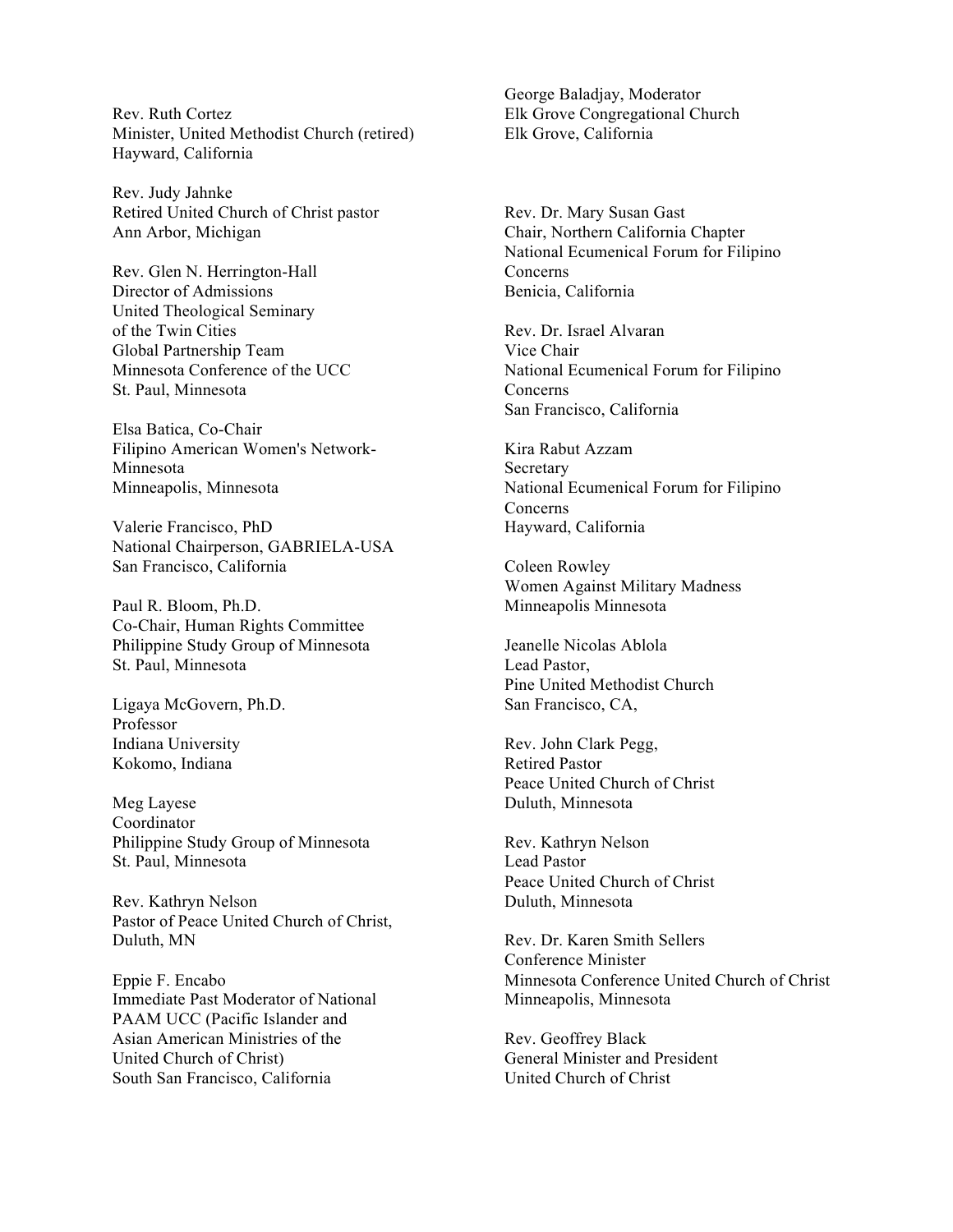Katrina Abarcar Coordinator Katarungan: Committee for Peace, Justice, and Human Rights in the Philippines Owings Mills, Maryland

Brian Campbell International Labor Rights Forum Washington, DC

Tim and Linda McGloin Ecumenical Advocacy Network on the Philippines Durham, North Carolina

Nelly Gonzales President, Pilipino Association of Workers and Immigrants - Silicon Valley San Jose, California

Rev. Susan Conrad Minister, Unitarian Universalist Minister and Hospital Chaplain Oakland, California

Rev. Angelito and Emma Samson Resurrection United Methodist Church Chesapeake, Virginia

Rev. Ruth Cortez Minister, United Methodist Church (retired) Hayward, California

Jerry and Irma Bolick 240 Santa Clara St. Brisbane, California

Rev. Carrie L. Buckner Presbyterian Church, USA Oakland, California

Eleanor Yackel People of Faith Peacemakers Minneapolis Minnesota

Rev. Julia Brown Karimu President, Division of Overseas Ministries, Christian Church (Disciples of Christ) Co-Executive, Global Ministries of the Christian Church (Disciples of Christ) and United Church of Christ

Rev. Dennis Duhaylungsod Minister, Steadfast Covenant Community Church San Leandro, California

Rev. Sandra Richards First United Methodist Church of Los Angeles Los Angeles, California

Atty. Alberto Mendoza Filipino Caucus Los Angeles, California

Shalom Lorenzana and Joy Prim Filipino American Health Workers' Association Long Beach, California

Jessica Antonio Secretary General, BAYAN USA San Jose, California

Juanita Salvador-Burris, Ph.D. Former Coordinator, Filipino Human Rights Coalition of Chicago Chicago, Illinois

Rose Dominguez Finance Officer Anakbayan Los Angeles Los Angeles, California

Rev. David Farley Pastor, Echo Park United Methodist Church Los Angeles, California

Rhondalei Gabuat Pin@y sa Seattle Seattle, Washington

Adam Shaw Young Adult Missionary Global Ministries United Methodist Church Los Angeles, California

Eirish Sison Vice Chairperson, League of Filipino Students - San Francisco State University San Francisco, California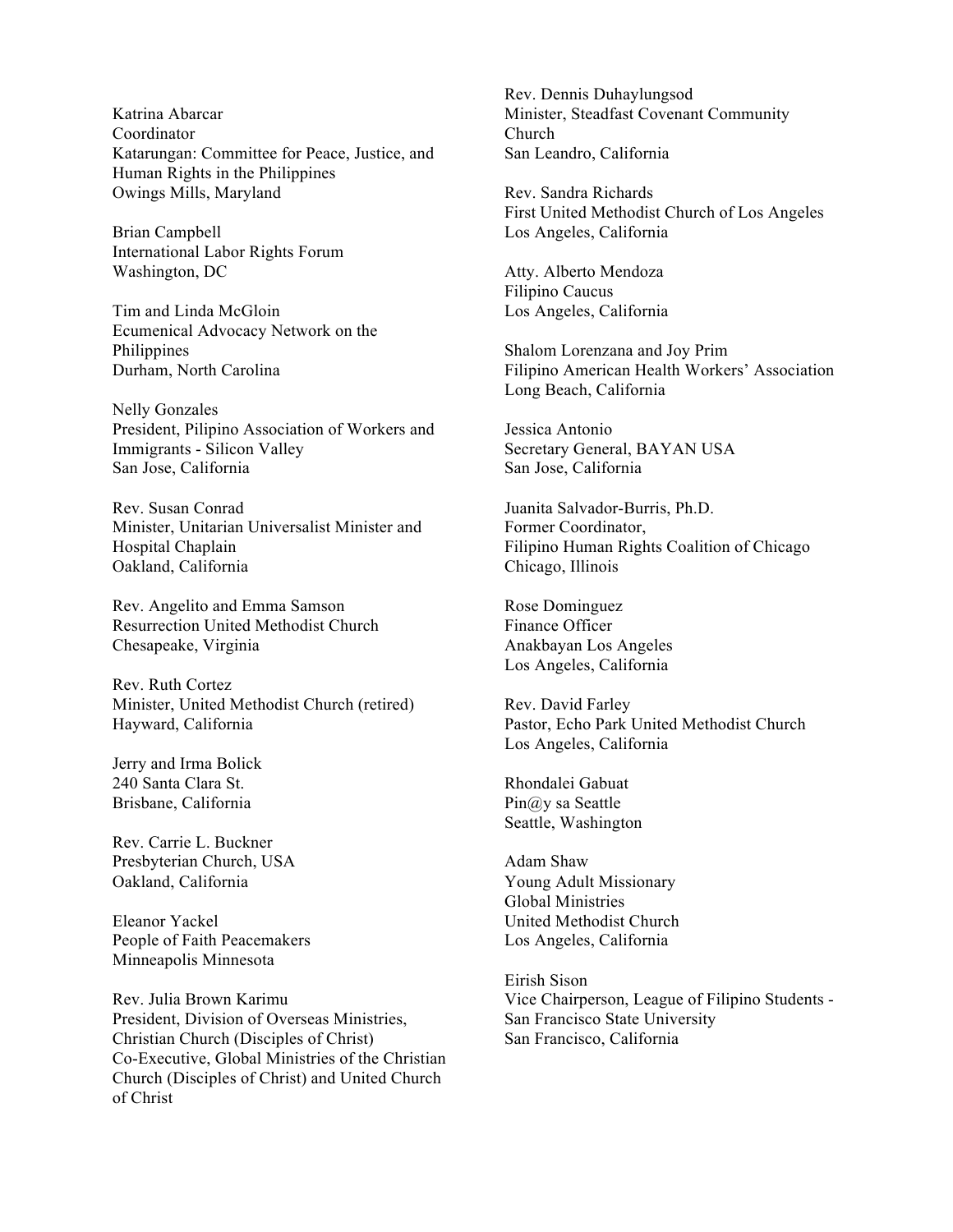Waldemar Kintana Alay ng Kultura Seattle, Washington

Patti Conner - Lay Minister/ Board Member of the South Hayard Parrish South Hayward Unite Methodist Church Hayward, CA

Kayla DeLos Reyes Deputy Secretary General, Anakbayan-Los Angeles Los Angeles California

Theresa Jaranilla, Chair, Anakbayan Los Angeles Long Beach, California

Jewelle Dela Cruz Anakbayan Los Angeles Los Angeles, California

Tam Austin Youth Leader Alameda, California

Ryth Mendez Anakbayan San Diego San Diego, California

Wendy Horikoshi Member, Buena Vista, United Methodist Church Alameda, California

Kathleen Gutierrez Anakbayan East Bay Oakland California

Armael Malinis Anakbayan East Bay Berkeley, California

Rev. Emily Lin Chinese Community United Methodist Church Oakland, California

J. Luis Buktaw Rosewood Advocacy Ministry and UMC CAL-PAC Philippine Solidarity Taskforce Los Angeles, California

Rev. Dennis Duhaylungsod Minister, Steadfast Covenant Community Church San Leandro, California

Megan Zapanta Anakbayan East Bay, Sec Gen Oakland, California

Owen Li Oakland, California Sandra Sunshine Williams School of the Americas Watch –LA Los Angeles, California

Nicole Manzana Anakbayan East bay Union City, California

Jonathan Melegrito Communications Director, National Federation of Filipino American Associations (NaFFAA) Kensington, Maryland

Robert McCauley Organizer, National Union of Healthcare Workers Emeryville, California

 Jose Arcellena Co-chairs, Church and Society Committee Buena Vista United Methodist Church Alameda, California

Rev. Ruth Batausa Union Theological seminary New York City, NY

John Avalos Member, San Francisco Board of Supervisors San Francisco, California

Antonio Dorono Board Chair, Filipino Migrant Center Long Beach, California

Pyxie Castillo Deputy Secretary General, League of Filipino Students San Francisco, California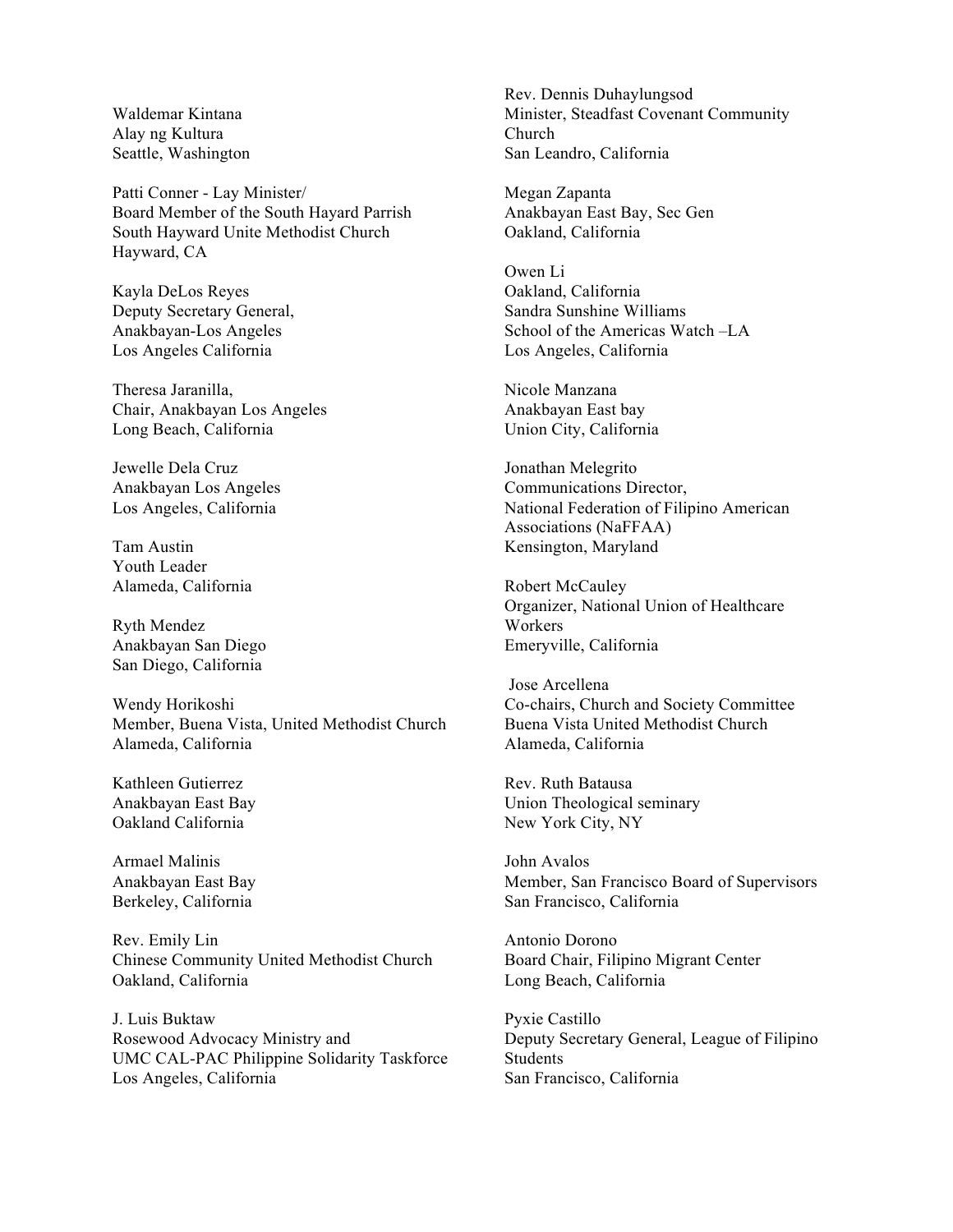Jerry Clarito Former Director Filipino Civil Rights Advocates Chicago, Illinois

Daz Lamparaz President, San Francisco Chapter of Asian Pacific American Labor Alliance (APALA) San Francisco, California

Justine Santos Education Officer, Anakbayan East Bay Oakland, California

Jean Reynolds Convener, California-Nevada Annual Conference Chapter Methodist Federation for Social Action Richmond, California

Janet McKeithen President, California-Pacific Chapter Methodist Federation for Social Action Los Angeles, California

Rev. Federico Ranches Senior Minister Filipino American United Church of Christ Fremont, California

Maricon Malimban League of Filipino Students San Francisco, California

Nikole Cababa Anakbayan Los Angeles Los Angeles, California

Jedi Jimenez Cultural Officer, Anakbayan LA Los Angeles, California

Nicole Salde Philippine Solidarity Task Force Cal-Nevada Conference Hayward, California

Rev. Frank Wulf Pastor, United University Church Los Angeles, California

Rev. Elmar De Ocera South Hayward UMC Hayward, California

Kathryn Poethig, Ph.D. California State University Monterey Bay Seaside, California

Nelly Gonzales President, Pilipino Association of Workers and Immigrants - Silicon Valley San Jose, California

Jerry and Irma Bolick 240 Santa Clara St. Brisbane, California

Rev. Carrie L. Buckner Presbyterian Church, USA Oakland, California

Jorge Emmanuel, PhD President, E & ER Group Hercules, California

Nerissa N. Allegretti Executive Director Fellowship for Filipino Migrants-FFM Lincolnwood, Illinois

Coordinator Lay Scalabrinian Missionaries-USA MSCS Provincial House, Melrose Park, Illinois

Rev. Digna Campanano Chaplain, Good Shepherd Advocate Hospital Barrington, Illinois

Kuusela Hilo Country Coordinator International League of Peoples' Struggles – US Los Angeles, CA

Katie Joaquin California Domestic Workers Coalition Oakland, California